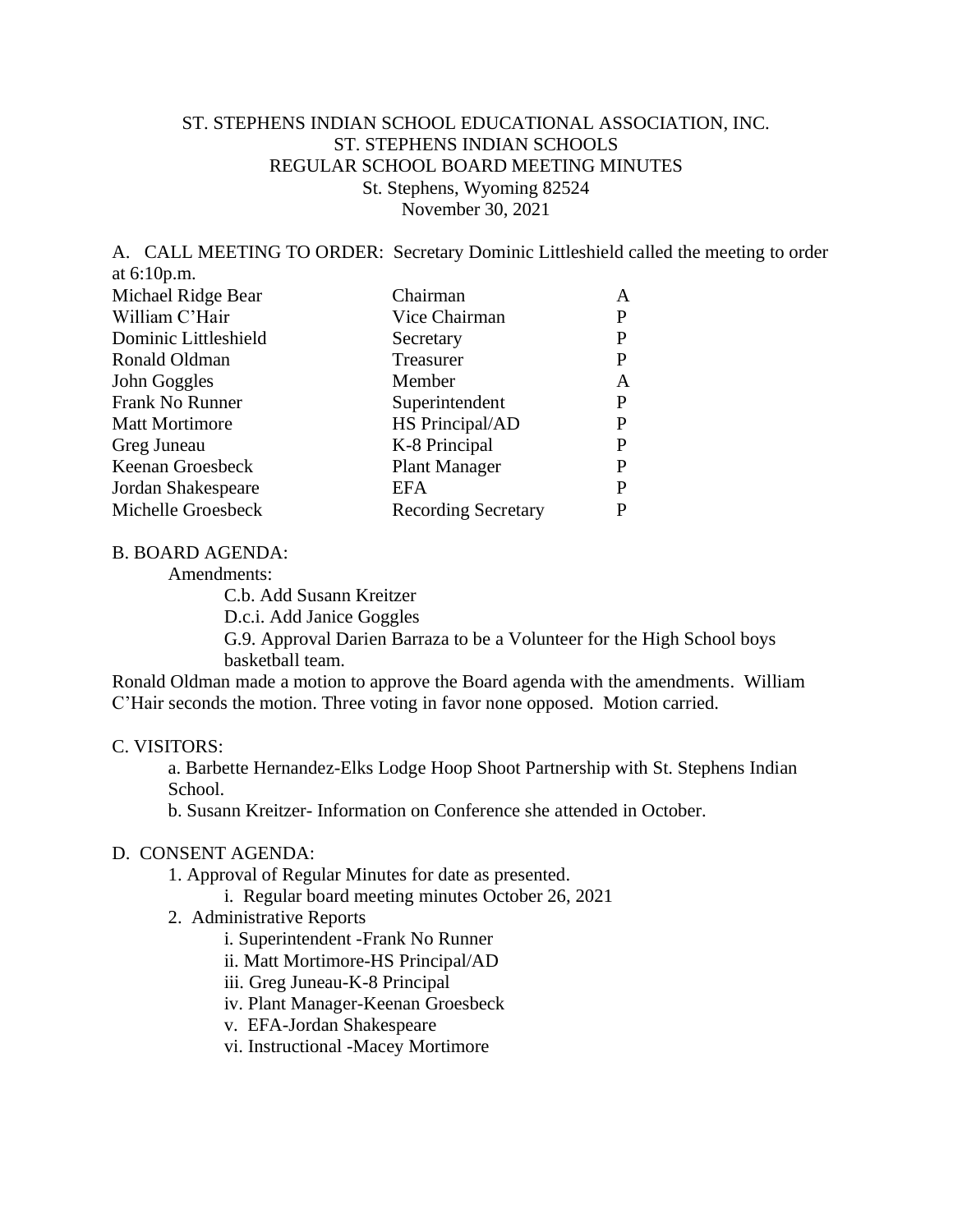3. Staff Travel In/Out State

- i. Language Revitalization Planning Workshop Dec. 10 & 11, 2021 Billings, MT Marlin Spoonhunter, Janice Goggles
- 4. Student Travel In/Out State

Approval of Minutes,Travel & Administrative Reports William C'Hair made a motion to approve consent agenda with a few additions. Ronald Oldman seconds the motion. Three voting in favor none opposed. Motion carried

### E. FINANCE:

1. Approval of School bills Check # 9142-9254 amount \$229,170,64. Schools Financial Report and all school CC statements are attached in the drive.

Ronald Oldman moved to pay the bills in the amount of \$229,170.64. William C'Hair seconds the motion. Three voting in favor none opposed. Motion carried.

F. EXECUTIVE SESSION: A. Enter Into Executive Session: Ronald Oldman moved to enter into Executive session at 6:32pm. To discuss Personnel items. William C'Hair seconds the motion. Three voting in favor none opposed. Motion carried.

Secretary Dominic Littleshield reconvened the meeting at 6:54p.m. Action was taken

Item (1) Discussion on No Trespassing Order.

Item (2) Advertise for Payroll position for the Business Office.

Ronald Oldman moved to advertise for the Payroll position in the Business Office. William C'Hair seconds the motion. Three voting in favor none opposed. Motion carried.

### G. PERSONNEL:

a. Approved to accept resignation letter from Aleta Gould on November 30, 2021 at 4pm. William C'Hair made a motion to approve the resignation letter. Ronald Oldman seconds the motion. Three voting in favor none opposed. Motion carried.

b. Approved to change pay rate for extra duties for Athletics from \$20 to \$25. Ronald Oldman made a motion to approve pay rate change. William C'Hair seconds the motion Three voting in favor none opposed. Motion carried.

c. Approved the hire Faith Ridgley-Janis as the K-4 culture paraprofessional starting wage \$14 hr. wage is paid 0.5 Immersion /0.5 school.

William C'Hair made a motion to hire Faith Ridgely-Janis K-4 culture paraprofessional. Ronald Oldman seconds the motion. Three voting in favor none opposed. Motion carried.

d. Approved to hire Ronald Bowstring as a  $6<sup>th</sup>$  grade paraprofessional through the CARES program starting wage \$14 hr. (Temporary)

William C'Hair made a motion to hire Ronald Bowstring. Ronald Oldman seconds the motion. Three voting in favor none opposed. Motion carried.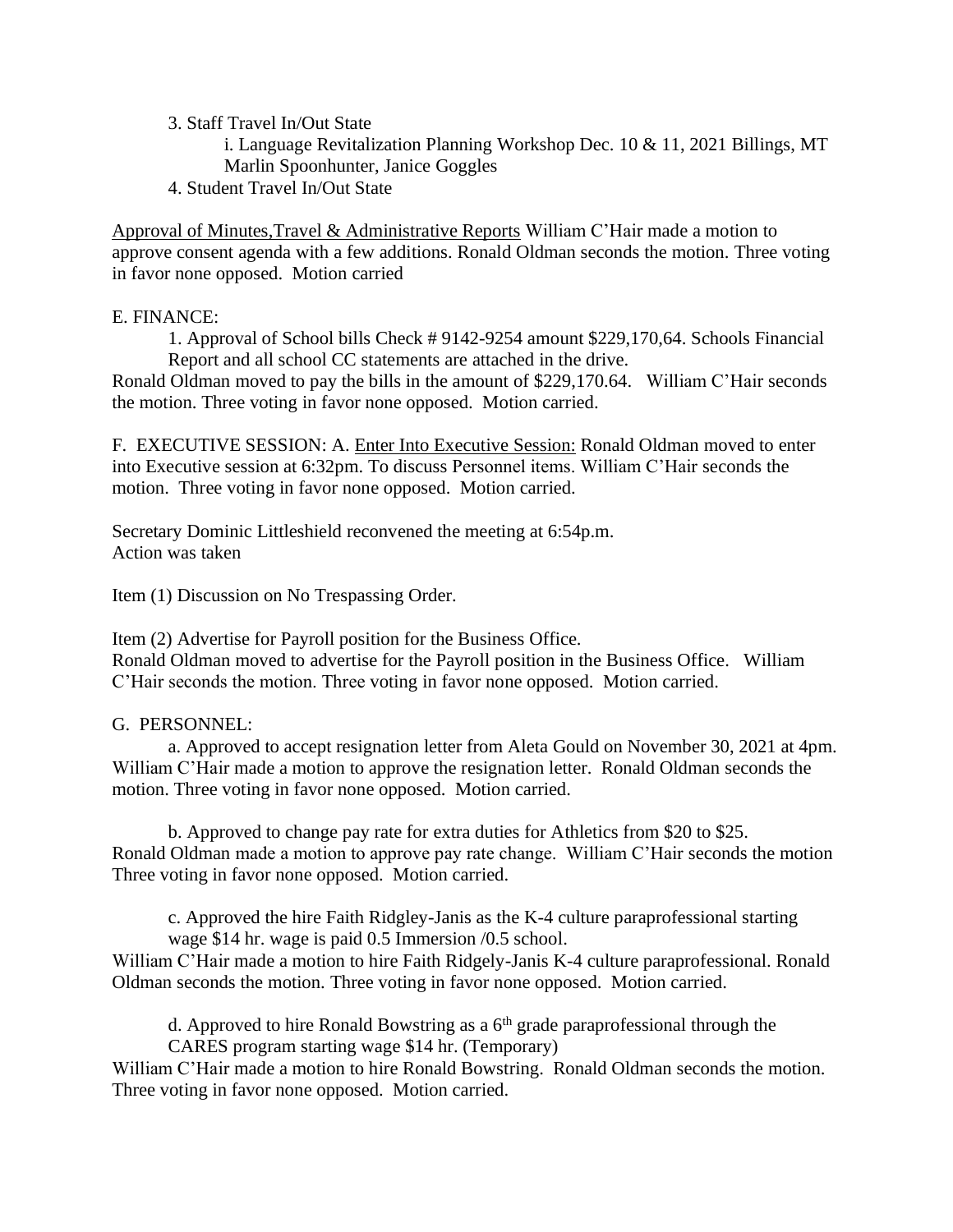e. Approved to hire Danielle C'Bearing for the HS Assistant Girls basketball coach (pending background check/certification)

Ronald Oldman made a motion to hire Danelle C'Bearing. William C'Hair seconds the motion. Three voting in favor none opposed. Motion carried.

f. Approved to transfer Justin Snyder from IT department to K-12 Library aide and Intervention aide starting at \$14.50 hr.

William C'Hair made a motion to approve new position and wage pay for Justin Snyder. Ronald Oldman seconds the motion. Three voting in favor none opposed. Motion carried.

g. Approved for Darien Barraza as a Volunteer for HS boys basketball team. William C'Hair made a motion to approve Darien Baraza as a volunteer for HS Boys basketball team. Ronald Oldman seconds the motion. Three voting in favor none opposed. Motion carried.

*All Positions will be filled and paid through the CARES funding, once this funding runs out, the positions will be eliminated.*

## H. OLD BUSINESS:

a. Approval to purchase outside basketball hoops for the K-12 buildings. Ronald Oldman made a motion to approve the purchase for basketball hoops for K-12. William C'Hair seconds the motion. Three voting in favor none opposed. Motion carried.

b. Approval to purchase Stages for the Elementary and the HS Buildings. Ronald Oldman made a motion to approve stages for both buildings. William C'Hair seconds the motion. Three voting in favor none opposed. Motion carried.

c. Informational BIE ISEP review January 24-28, 2021

# I. NEW BUSINESS:

a. Approval on the second reading for the following Financial Policies under Section D; Fiscal Management (policies attached) DGC-handling and Receiving cash, Checks, Money Orders, and Electronic Payments

DGD-Depositing and Posting Ordinary Cash Receipts

DED-Drawing in Federal Funds

DLC-Employee Payroll Deductions

DLC-E-Payments Due for Payroll

DGE-Posting Irregular Deposits

DJH-Encumbrance Transitions

DIF-Posting Invoices to Accounts Payable

DIG-Payments Under Invoice

DIH-Accounts Reconciliation

DIJ-Journal Entries of Adjustment

William C'Hair made a motion to approve second reading for the policies as listed. Ronald Oldman seconds the motion. Three voting in favor none opposed. Motion carried.